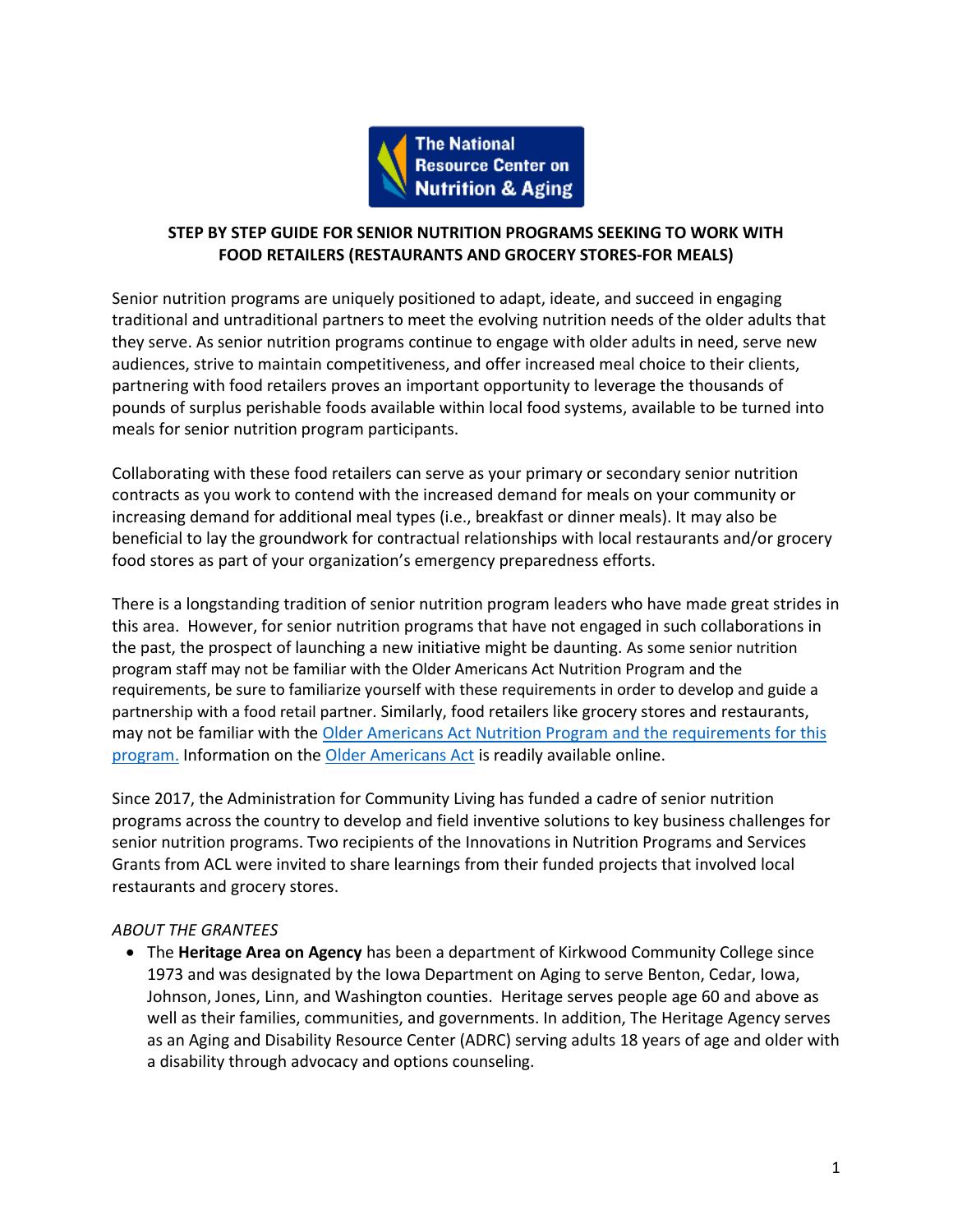• **The Erie County Department of Senior Services** was created in 1971 and subsequently designated an Area Agency on Aging under Title III of the Older Americans Act. The primary responsibilities which the Department has under the Older Americans Act and New York State Community Services for the Elderly Programs focus on planning, advocacy, and coordination activities.

### *ABOUT THEIR INNOVATION PROJECTS*

- **Heritage Area Agency on Aging** sought to develop an innovative, replicable service delivery model for congregate meals titled "Encore Café." This café concept was designed to encourage older adults to participate in congregate meal programs. In particular, the project aimed to attract the younger sub-population of older adults called "Baby Boomers" who had a smaller percentage of participation in recent years.
- **Erie County Department of Senior Services** collaborated with the Albany County Department for Aging added a technology driven congregate dining program including a restaurant dining program to current service models.

To learn more about these projects and others, visit: the Innovations in Nutrition Programs and Services Innovation Hub: [https://nutritionandaging.org/innovation-services-hub/.](https://nutritionandaging.org/innovation-services-hub/)

# **STEP BY STEP GUIDE**

### **Step 1: Initiate a strategic planning process**

### *Part 1: Get your planning team together:*

- Internal Champions (for example): program managers, contract managers, relationship managers, registered dietitian nutritionist (RDN), or other individual with comparable nutrition expertise, senior leadership, food service managers
- External Champions (recommended): Persons who can support your efforts, facilitate networking, identify resources, potential partners, local restaurant association representatives, local grocery store leadership, Chambers of Commerce members, consumers from existing programs, other community service providers such as home health, government or public, senior-focused entities, etc.

### *Part 2: Identify the expertise your team needs:*

- Restaurant/grocery management/food service/catering experience;
- [In-depth understanding of the OAA Nutrition Program;](https://acl.gov/sites/default/files/about-acl/2020-04/Older%20Americans%20Act%20Of%201965%20as%20amended%20by%20Public%20Law%20116-131%20on%203-25-2020.pdf)
- Knowledge of public health, food safety, emergency preparedness;
- Knowledge of the local restaurant and food retail landscape;
- Experience partnering with [a diversity of] community leaders and community-based organizations;
- Marketing/communications and outreach expertise;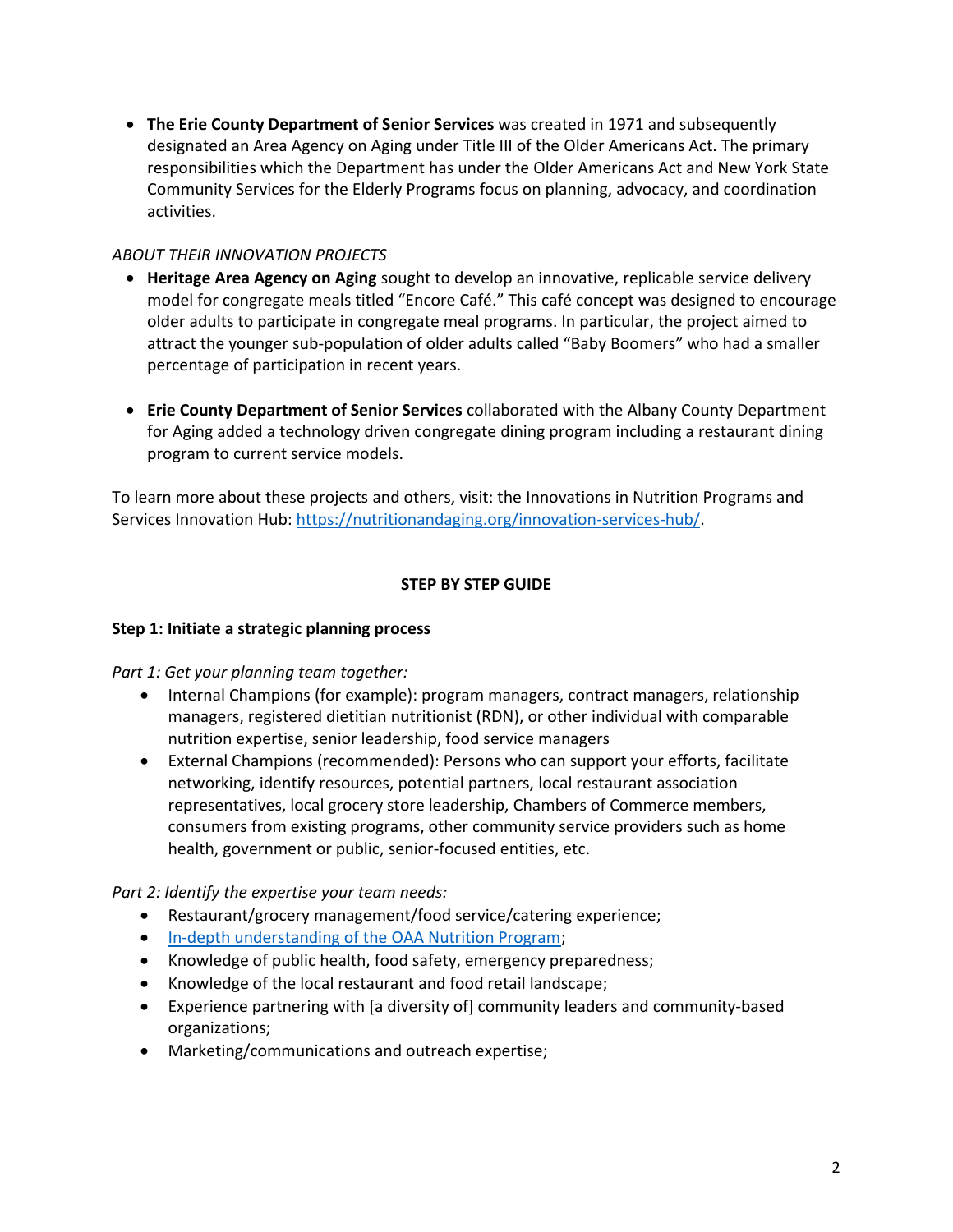## *Part 3: Host a strategy session with your team*

• Host a strategy session with your team to determine the goals and objectives of your anticipated partnership – what product, programmatic, business and pricing goals to you have for your anticipated collaboration?

## *Part 4: Establish your target population:*

- Evaluate local data to determine demographic profile, geographic location, nutrition needs, aging services usage, etc. of target population.
- Utilize previous information on customer preferences (client satisfaction, waste studies, etc.).
- Identify target population(s) of interest for this initiative including low-income/minority populations, persons residing in rural settings, and persons with low English proficiency/immigrants/refugees, as well as persons at risk of institutional care.

## **Step 2: Conduct an environmental scan**

- Identify available restaurants; meals that are served locally, understand regional tastes, food customs, local expectations around portion sizes; identify grocery stores with kitchens. In addition, identify grocery stores with kitchens/food service operations.
- Engage grocery stores or restaurants with nutrition professionals such as a registered dietitian or individual of comparable expertise offer additional benefits.
- Identify a range of reasonable meal costs across your local community. Review published menus and call local food retailers to understand the range of these costs.
- Establish a physical visit (where it is safe to do this) or a virtual tour of local restaurants in target communities to review facilities, engage directly with staff and identify opportunities to partner.

# **Step 3: Identify a cohort of potential vendors**

- Issue a Public Notice, Request of Proposals, or other public notification, per local guidance / specifications, outlining partnership opportunity, overview of program and programmatic goals. Depending on your specific organization and operating environment, other approaches such as a Request for Bid or Project Announcement may be more applicable.
- Find restaurants that serve meals within the desired price point or those willing to agree to a mutually beneficial price.
- Look to find vendors that serve key target population of need as well. This may consist of using community partners to find vendors have the expertise to meet the nutritional needs of your target population.

### **Step 4: Review data collected, select and contract with identified vendor**

- Collaborate with your identified food retail partner and negotiate a mutually beneficial contract for your collaboration.
- Share the following resource with your identified vendor to ensure they have a broad understanding of how best engage with your senior nutrition program.
	- o [Contracting Tips for Purchasing Meals](https://acl.gov/sites/default/files/nutrition/Options%20for%20Contracting%20Meals_October%202021.docx)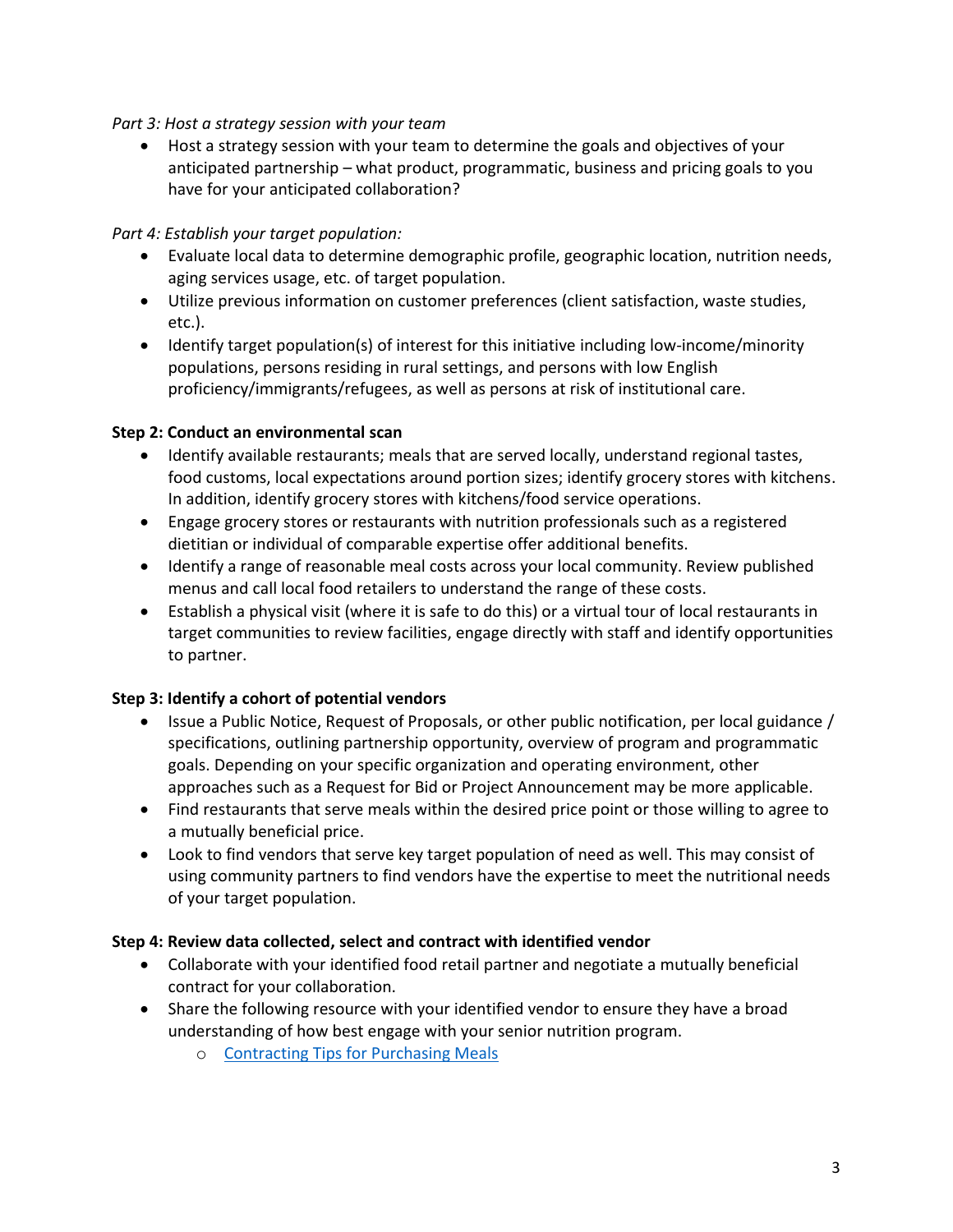## **Step 5: Develop implementation procedures, and launch partnership**

- Review and finalize all product and programmatic specifications outlined in contract.
- Establish biweekly or monthly meetings with your food retailer partner to ensure continued communication as collaboration advance.
- Establish an implementation timeline and data management technology/accounting systems
- Prepare a protocol for meal delivery or pick up. The contract with the identified vendor can include one or more options: using a meal voucher for take-out at the restaurant, delivery of meals to clients at their homes, or allowing a designated loved one to pick up meals for the senior client. Contracts should allow for a revisiting of the protocol to make the necessary adjustments as business returns to normal to allow for meal protocols to align with your State and local public health policies.
	- $\circ$  Note: Meal voucher programs are not the same as offering a gift card. Instead, meal vouchers are a way that senior nutrition programs can arrange for food retailers to accept payment from the seniors in a confidential manner.
- Market the availability of this new partnership to your clients via varied media channels to educate the target audience about the collaboration – noting also that that donations to support the initiative are welcome and that gratuities are included.

# **Key Questions to Inform Your Partnership Planning Process:**

- Who should be on your team? What expertise should they have?
- Who is your target client or your target population? Where do they live, what do they need? What barriers to participation might they be confronting?
- What are the contracting process barriers that you will need to anticipate?
- Is there a registered dietitian nutritionist (RDN) / individual with comparable expertise that you can engage with to provide support for the identified project partner as they review and process the nutrition aspects of contract?
- How will you manage the transaction between the client and the vendor (i.e., paper voucher, key fob, or by phone) and keep the transaction confidential?
- How will you accept any program donations?
- How will you assure the vendor establishes an appropriate system to support tracking and reconciling client participation records?
- How should your vendor implement contactless delivery of meals to clients, as needed?
- How will you ensure that a variety of menus are available for clients to select from and still emphasize local/regional specialties while providing adequate nutrition?
- How will you message and market your program so that your target clients understand how the program works? Be sure to manage client expectations.
- The sustainability of the initiative how will you ensure that the partnership lasts into the future, beyond the current moment?
- What price range for the meal are you willing to target? How does this price range stack up again the pricing of locally owned establishments that offer meals akin to those offered by your senior nutrition program?
	- $\circ$  It is recommended that delivery fees and/or gratuities are included as part of the fee.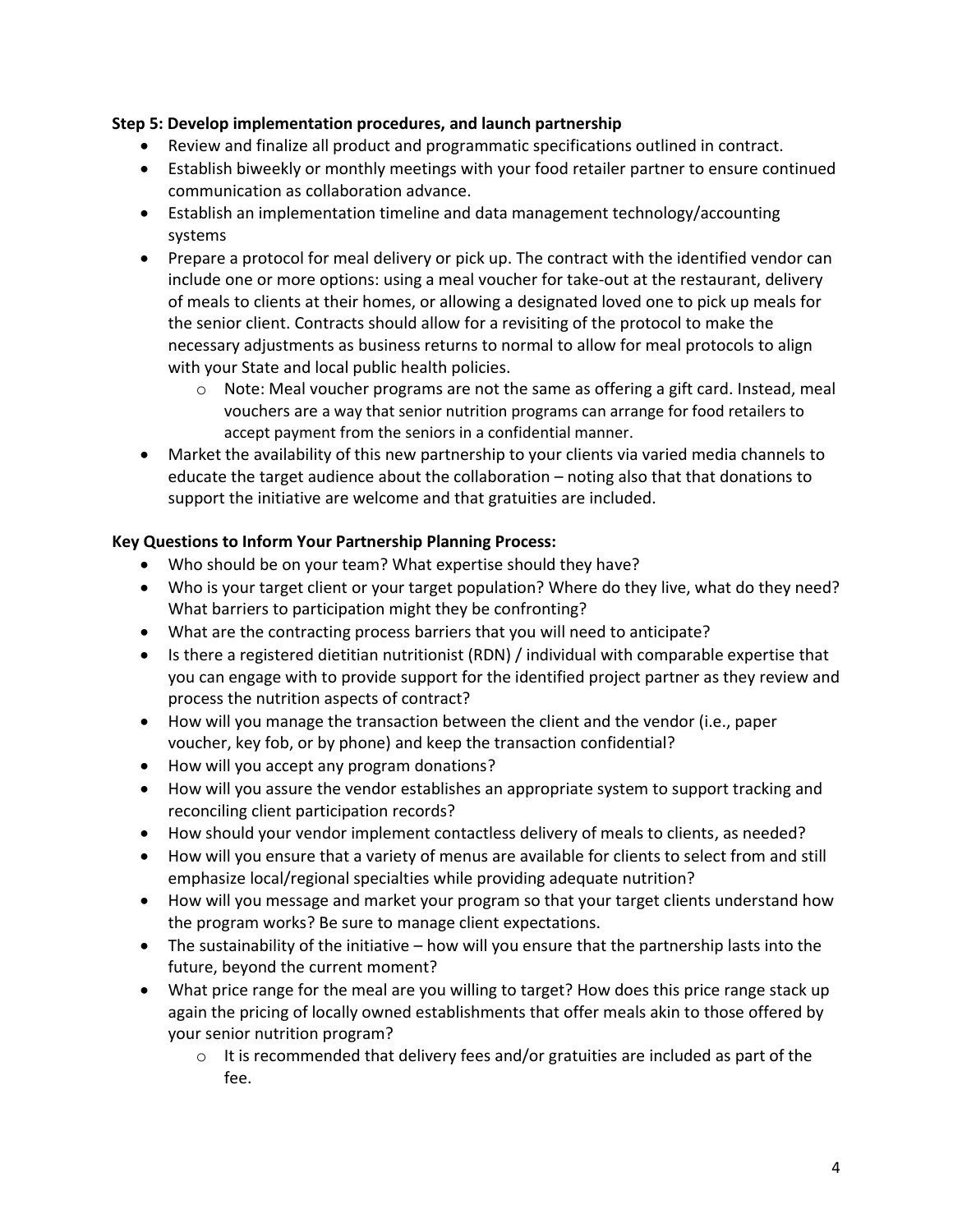## **Materials to Create to Engage/Orient Your Restaurant and/or Grocery Store Partner:**

- A partnership guide that outlines key aspects of the partnership to keep mind such as: OAA Nutrition Program requirements, , key nutrient targets, sample consent forms, participation requirements such as the need to participate in surveys to evaluate programmatic outcomes, the need to adhere to nutrition program guidelines, specific policies they must adopt to limit fraud, waste and abuse, and guidelines for tipping for restaurant wait staff, etc.
- Frequently Asked Questions (FAQs) for restaurant dining participants so that they understand how the program works.
- On-going listing of comments and suggestions given to contractor monthly.

## **What Not to Do When Collaborating with a Restaurant or Grocery Store Partner:**

- Regard your vendor as just a for-profit entity, in it for the profit. Restaurants or grocery stores can be a good partner – and often are seeking a win-win, zero-net-cost partnership opportunity with a community-based organization like yours.
- Repeatedly ask for donations be prepared to pay full price for other services or resources that your organization needs – do not also go back to restaurant or grocery store vendor or partner to request free items.
- Scare off potential partners with an onerous and complex Request for Proposals/bidding/contracting process – be sure information on the bid or contracting process is available in layman's terms.

### **What to Do Collaborating with a Restaurant or Grocery Store Partner:**

- During the negotiation and contracting process, consider designing meals within context of what the vendor can offer – be sure to identify food items that are easy for the vendor to obtain to meet needed menu requirements.
- Consider seeking out persons with the following job titles as useful targets when working with restaurants and grocery stores: store directors, catering director, in-store registered dietitian nutritionist (RDN), banquet manager.
- Create an orientation presentation for your food retailer partner to introduce them to the requirements of the Older Americans Nutrition Program.
- Engage a contract or staff registered dietitian nutritionist (RDN), /individual with comparable expertise to work with each restaurant or grocery store partner both during and after the contacting process.
- Consider predominant aspects of local food culture and develop ways to factor that into contracting process to ensure programmatic success – i.e., Fish Fry Fridays
- Strive to create menus that are appealing to the senior population (adults 60 years of age or older).
- Understand potential and actual limitations of restaurant or grocery store partner be mindful that they are: 1) potentially new to the OAA and may need targeted technical assistance.
- Work closely with identified partner for example, engage the catering manager at partner organization to take the lead in key aspects of the partnership, such as menu writing.